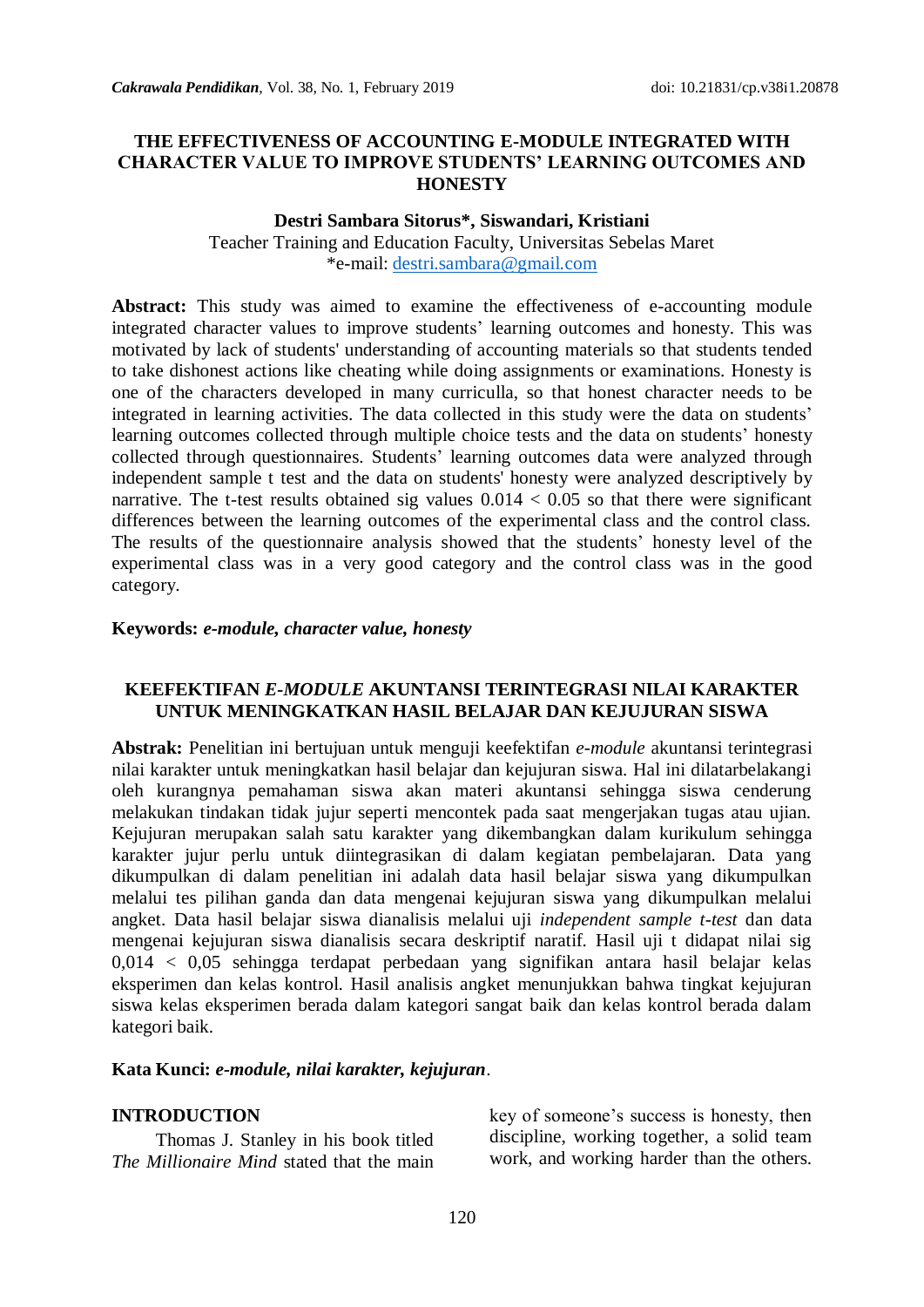In general, honesty is defined as a human's quality in stating and doing the right and appropriate things. Honesty is someone's attitude expressed by words or behaviours reflecting the real situation (Wijaya, 2011). Being honest in daily life gives positive effect to ourselves and others. Being accustomed to be honest will make us trusted by others, have more friends or relations, feel calm and peace. Being honest also creates the harmonity in the society.

Honesty is very important to be applied in school as the character of Indonesian children today (Kesuma, Trianta, & Premana, 2012). Being honest can be seen from daily activities in the classroom. For example, when the children do a test, they cheat a lot to get a good score. In fact, cheating is a kind of dishonesty to themselves, friends, teachers, and parents. Zulkhairi (2011) stated that honesty is a soul of education and human's life so that learning provcess should run honestly, whether it is from students, teachers, headmasters, and the environment. Honesty is very important in education and social life so that the Indonesian government puts the aspect of honest character in strengthening the implementation of character education in the 2013 curriculum, like the other countries. Curriculum Center of the Indonesian Ministry of National Education identifies 18 character values consisting of religion; *pancasila;* culture; and the purpose of national education consisiting of religion, tolerance, frienship, loving peace, environmental care, being honest, honesty, appreciating achievement, social care, discipline, democracy, spirit of nationality, loving the homeland, working hard, being creative, being independent, curiosity, and reading a lot (*PP No. 19 Tahun 2017)*.

One of the students' dishonesties occurs when doing tests. Integrity Index of National Examination (IIUN) is an index showing the school and students' honesty level in the implementation of national

examination. The following table is the data of IIUN in Vocational High School *(SMK)*:

| Table 1. Results of Integrity Index of |
|----------------------------------------|
| <b>National Examination</b>            |

| танонаг гжаннпанон |            |  |  |
|--------------------|------------|--|--|
| Year               | <b>HUN</b> |  |  |
| 2013               | 60.25      |  |  |
| 2014               | 61.43      |  |  |
| 2015               | 62.98      |  |  |
| 2016               | 65.05      |  |  |
| 2017               | 69.15      |  |  |

Source[:https://puspendik.kemdikbud.go.id/hasil-un/](https://puspendik.kemdikbud.go.id/hasil-un/)

The data showed that the honesty level in the implementation of national examination of vocational school students in Indonesia was still at the low category although there was an improvement of honesty level in the implementation of national examination every year. Besides, the result of the survey conducted at Vocational High School "X" which was one of the state vocational high schools in Surakarta showed that 52% or 56 students out of 106 students of class X Accounting cheated during the examination. The survey was conducted by giving closed questionnaire to the students containing the questions related to honesty in the learning process. Based on the interview, the students cheated during the examination because the students did not really understand the materials and prepare to study. There was another thing found during the observation. The learning media used were less attractive and could not motivate the students to study. Besides, there were still limited learning media containing character education.

Based on the explanation above, a solution is needed to solve the problem. It can be through the use of attractive, innovative, and the fun learning media so that the students are interested in using them. The use of those learning media can interest the students and improve the students' understanding (Gan, Menkhoff, & Smith, 2015). The learning media are also expected to be a tool for teachers to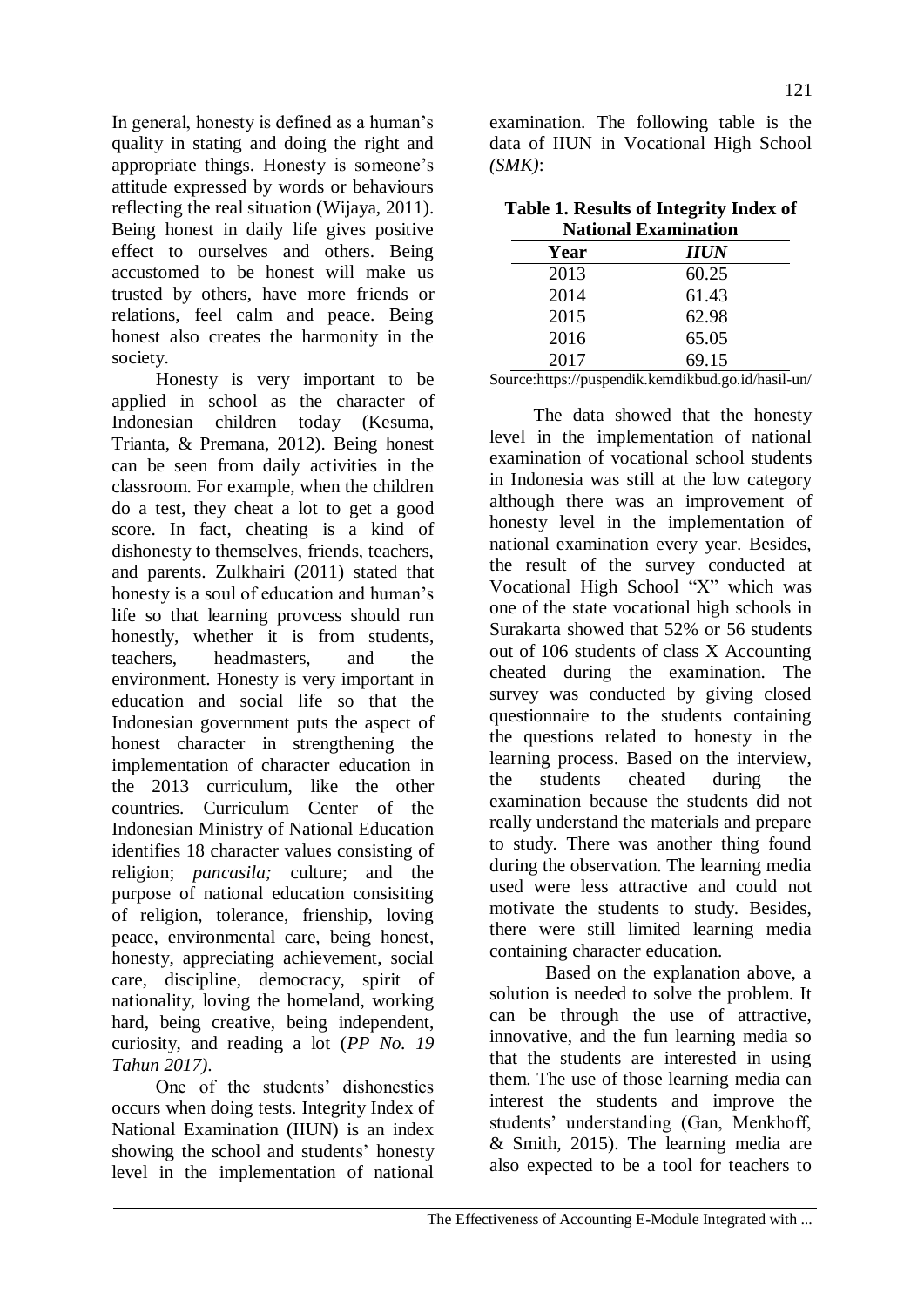educate values to students because the process of students' character building is done through students' habituations (Murtini, 2016).

Electronic module or e-module is a new innovation from conventional module. The use of module in learning process is done because module has an advantage in giving many feedbacks so that the students can know their learning outcomes and complete mastery. Module is arranged with clear purposes, able to guide students to get success through reguler and flexible steps, and able to give students chances to fix their weaknesses, mistakes, or lacks based on the continuing evaluation (Nasution, 2006). Electronic module is aimed to improve students' interest in learning process and give easiness in using the module. Nurchali (2010) stated that the use of computer in learning process can give many and various learning experiences, improve learning motivation, and develop IT skill. The use of computer also gives positive effect in empowering students (Munadi, 2011). E-module is interactive so that it is possible to show pictures, audios, videos, animations, and completed with formative test/quiz which is possible to get feedbacks as soon as possible (Suarsana & Mahayukti, 2013). So, the use of e-module in learning process can improve students' knowledge (Kim, Pederson, & Balwind, 2011).

Accounting e-module integrated with character value can be a solution to solve the problem happened to the students at that vocational high school. The problem was the students' low understanding because the learning media used were not attractive so that the students were not confident in doing the examination, and then cheated. Thus, the use of this e-module is expected to be a tool for teachers to educate the value of honest character and improve the students' learning outcomes.

# **METHOD**

This research was a quasiexperimental research. The research was conducted at Vocational High School "X" Surakarta City. This vocational high school is one of the favorite vocational high schools in Surakarta that offers several majors, such as, accounting, marketing, office administration, and multimedia. This school was chosen because it has implemented the 2013 curriculum in which the curriculum did not only emphasize the cognitive aspects of the students, but also the affective and psychomotor aspects so that one of the characteristics of this curriculum was an assessment of attitudes or characters. This school also had a qualified computer laboratory so that the students could use emodule freely and unlimitedly.

The population in this study was students of Vocational High School "X." The sample of this study was students of class X Accounting. The study was conducted in two classes, namely X Accounting 1 and X Accounting 2. In conducting the research, 32 students in class X Accounting 1 continued to use textbooks which were usually used in the learning process and did not use e-module integrated with character values. Then this class was called the control class. On the other hand, 32 students in class X Accounting 2 used e-module integrated with character values in the learning process. Then this class was called the experimental class.

The data were collected using tests and questionnaires. Tests were used to measure knowledge of the materials contained in the module. The form of the test was a multiple choice of 20 items. The steps taken for pretest and posttest data in determining the effectiveness of accounting e-module integrated with character values in improving the students' learning outcomes were as follows.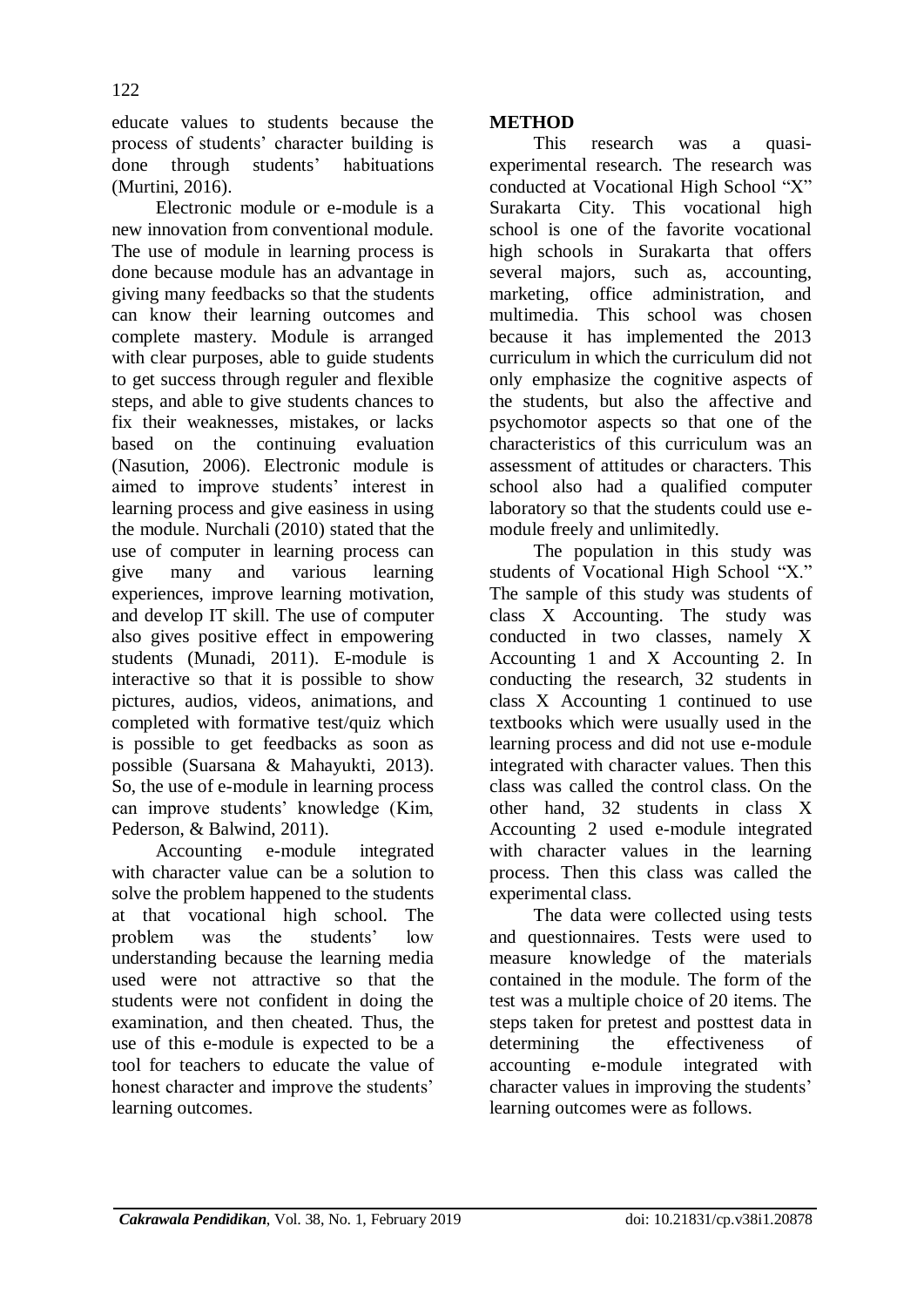The normality test was conducted to find out whether the data used in the study was normally distributed or not, that was carried out using the Kolmogrov-Smirnov Test with  $\alpha = 0.05$ . The homogeneity test was conducted to find out whether the data obtained had a homogeneous variance or not, that was through the Levene's Test with  $\alpha = 0.05$ . The t-test was conducted to determine the difference in the meanings significantly between the two classes significance level used was  $\alpha = 0.05$  and assisted by SPSS 22 program.

Questionnaires were used to measure the students' honesty behavior by using means of peer assessment. The type of questionnaire used in the study was a closed questionnaire with 15 questions. The formulation of the questionnaire was based on a predetermined honesty indicator that was not lying for personal interests or the interests of others, saying actual facts or events, rejecting those that were not his rights, not breaking the rules, claiming wrongdoing, not using other people's goods without permission, giving the rights of others, not bestowing their own mistakes on others (Widayanti, 2009). Scoring was based on a Likert scale with a score range of 1 to 4. The selection of a 4 point Likert scale was based on consideration: (1) facilitating respondents

in the selection because they could distinguish each assessment point, (2) being easy to use and understand respondents (Sugiyono, 2015), (3) avoiding respondents in choosing "neutral" answers. Quantitative data of the questionnaire results were converted into qualitative data by using a qualification scale.

## **RESULTS AND DISCUSSION Results**

It is found that the significance value of the normality test of pretest and posttest data in the experimental and control class was more than  $\alpha$  (0.2 > 0.05). This showed that the cognitive value between the experimental and control class was normally distributed, whether it was in the pretest or posttest. It is found that the significance value of Levene's Test of the pretest data was 0.535. The value was more than 0.05 so that the cognitive value in the pretest between the experimental and control class had the homogeneous variance. The significance value of the posttest data was 0.975 so that it could be concluded that the cognitive value in the posttest between the experimental and control class had the homogeneous variance.

| Data            | Class        | N  | Mean  | Std.             | <b>Std. Error</b> |
|-----------------|--------------|----|-------|------------------|-------------------|
|                 |              |    |       | <b>Deviation</b> | <b>Mean</b>       |
| Pretest         | Experimental | 32 | 62.97 | 10.149           | 1.794             |
|                 | Control      | 32 | 66.41 | 9.179            | 1.623             |
| <b>Posttest</b> | Experimental | 32 | 81.25 | 8.424            | 1.489             |
|                 | Control      | 32 | 75 94 | 8.370            | 1.480             |

**Table 2. Scores of Pretest and Posttest** 

# *Effectiveness Test*

In this research, effectiveness test and hypothesis test used t-test. Hypothesis testing with t-test was used to test the effectiveness of accounting e-module integrated with character value.

Based on the Table 2, it could be seen the control class showed that the score of the learning outcomes was higher than the experimental class. On the other hand, it was necessary to prove whether there was a significant difference of the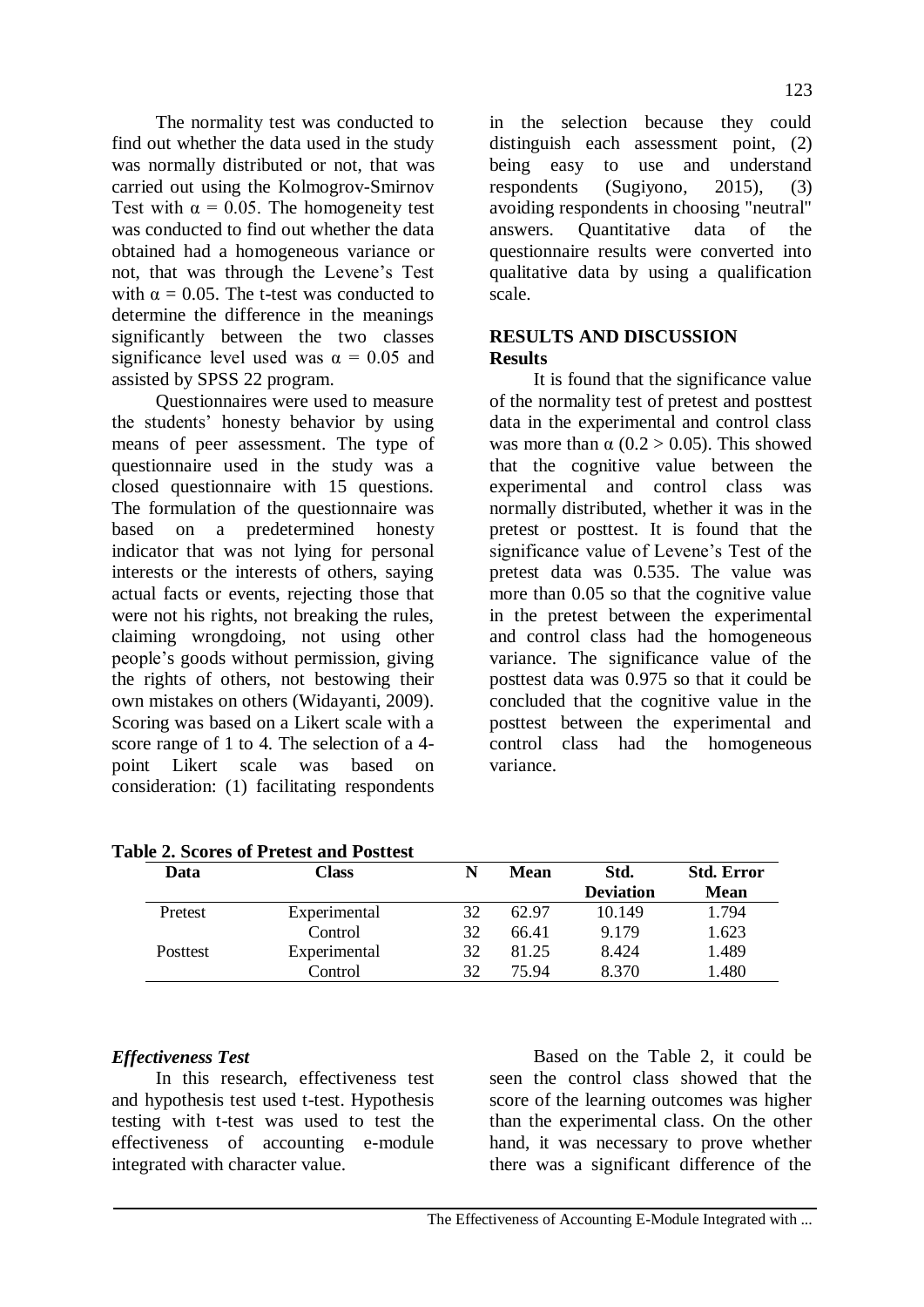learning achievement between the experimental and control class by carrying

| Data            | Levene's Test for<br><b>Equality of</b><br>Variances |       |       | <b>T-test for Equality of Means</b> |                               |                                  |                                        |
|-----------------|------------------------------------------------------|-------|-------|-------------------------------------|-------------------------------|----------------------------------|----------------------------------------|
|                 | F                                                    | Sig   |       | df                                  | $\mathrm{Sig}(2-)$<br>tailed) | <b>Mean</b><br><b>Difference</b> | <b>Std. Error</b><br><b>Difference</b> |
| Pretest         | 0.389                                                | 0.535 | 1.421 | 62                                  | 0.160                         | 3.438                            | 2.419                                  |
| <b>Posttest</b> | 0.001                                                | 0.975 | 2.531 | 62                                  | 0.014                         | 5.313                            | 2.099                                  |

### **Table 3. T-test of Pretest and Posttest**

Table 3 shows that there was no significant difference of the average score of the students' learning outcomes between the experimental and control class before using accounting e-module integrated with the character value. After ensuring that the experimental class and the control class had the same level of knowledge, the research could be continued by giving different treatments in the experimental and control class.

Accounting e-module integrated with character value was applied to the experimental class, while the control class still used learning media as usual, namely the text book and power point. The learning process in the experimental and control class lasted for four meetings. At the fourth meeting, the students were given a test to see the learning outcomes.

Based on Table 2, it could be seen that the posttest results of the experimental class were better than the control class. The results of this posttest indicated an increase between the experimental and control class from the previous one.

The obtained posttest result was then tested using Independent Sample Test to prove whether there was significant difference of the learning outcomes in the experimental and control class. The result showed that the students at experimental class had better learning outcomes than the students at control class.

# *Result of Questionnaire*

The questionnaire contains 15 questions which are arranged based on honesty indicators, given at the end of the meeting. The question is about whether students do the assignments themselves, do students always report data in accordance with the facts in the field, do students include data sources when making a report, are students able and confident when explaining the results of their work, whether students ask permission before using goods that do not belong to them, and whether students prefer to be honest during the exam rather than getting high scores but the results of cheating.

The results of the questionnaire in the experimental class using integrated emodule accounting character values indicate that achieving honesty for all questions is included in the "excellent"<br>qualification. This shows that all qualification. This shows that all experimental class students have realized the importance of being honest and have shown honest behavior in accounting learning activities. In the control class that does not use an integrated e-module accounting character values indicate the average level of achievement with a "good" qualification.

In more detail, out of 15 questions there is one achievement with "very good" qualifications, namely in question number 7: *my friend understands that cheating is an act of lying to oneself*. This shows that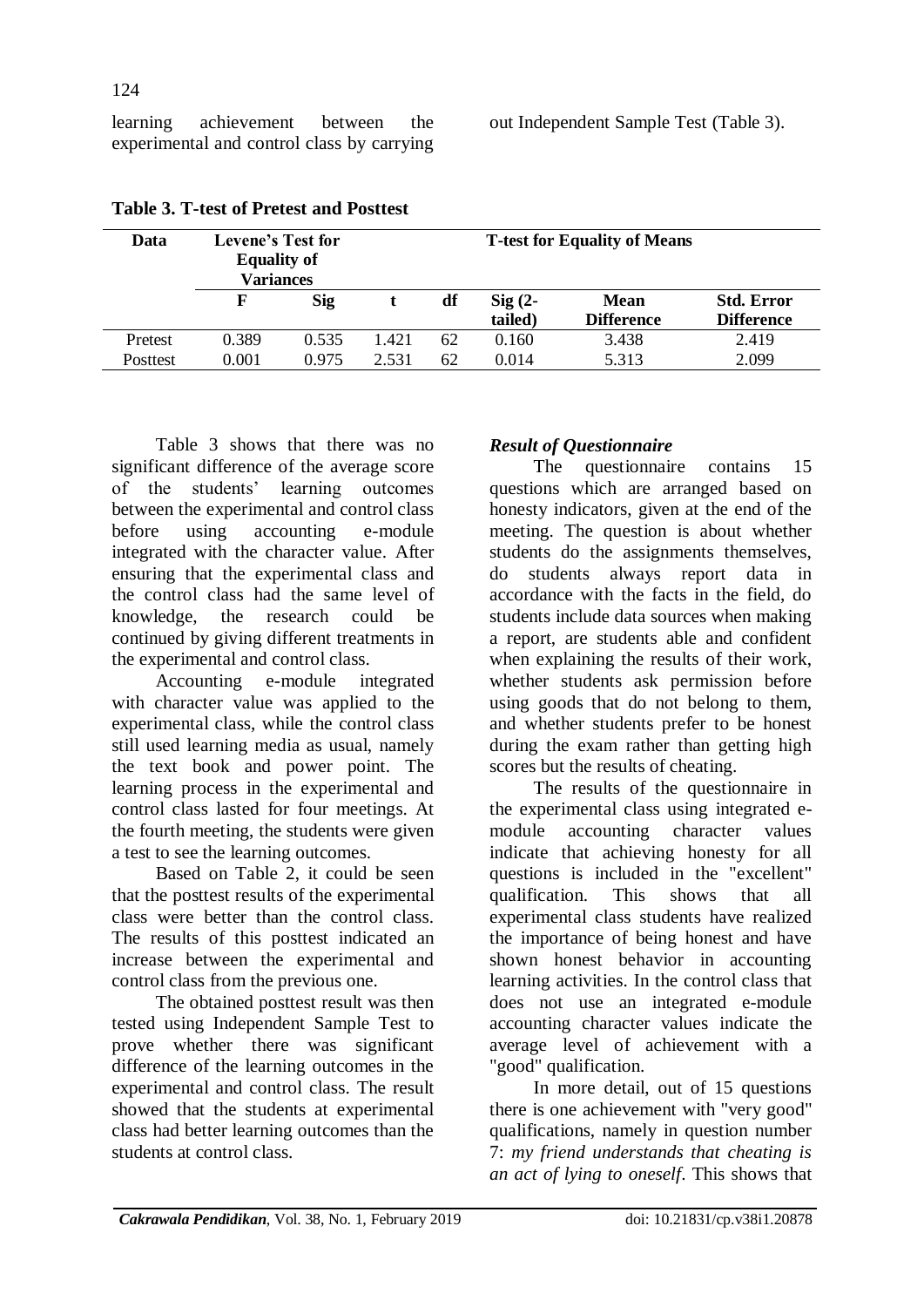the control class students understand and realize that cheating is an act of lying to themselves. In addition, there is one achievement with "sufficient" qualifications, namely in question number 14: *my friend does not deliver bad test scores to his parents*. This shows that some students are not open to their parents when they obtain unsatisfactory test scores. The remaining 13 questions are included in the "good" qualification. The results of the questionnaire analysis showed that the level of achievement of honesty in the experimental class students was better than the control class.

# **Discussion**

The experimental test to find out the effectiveness of the use of accounting emodule integrated with character value was conducted by giving different treatment to experimental class and control class, whereas the students in the experimental class were given learning treatment by using accounting e-module integrated with character value. On the other hand, the students in the control class were given treatment by using the textbook that they usually used in the learning process and the power point without using accounting e-module integrated with character value.

It was found that there was significant difference of the students' learning outcomes between experimental class and control class. The result of the effectiveness test of the posttest can be seen at Table 3, while the data of the posttest result in Table 2 showed that the students' learning outcomes average at experimental class was higher than at control class can be linear with the result of the effectiveness test showing that there was difference at those two classes. The linearity ot those two test results showed that the use of accounting e-module integrated with character value was effective to improve the students' learning outcomes. The learning steps using the accounting e-module of the services

company started with an explanation of the material by the teacher and gave some questions to the students. This activity aimed to see the extent of the students' understanding of the material. In addition, this activity was to provoke the students' curiosity.

The next step taken by the teacher was to divide the students into groups of 4 to 5 members. Each group member had the task of studying the material contained in the e-module and explaining it in front of the classroom. The use of e-module in the learning process would create the studentcentered learning (Lai, 2016). Besides, emodule made the learning process more innovative and fun because it featured the video of the material explanations, illustrated images and sample cases to make it easier for the students to understand the material (Muruganantham, 2015). It was in accordance with the research conducted by Woo (2011). Woo (2011) found that electronic module was more satisfying and enriching the students' learning experiences when compared to printed module. Besides, e-module was very effective to improve the students' ability in understanding materials (Wolla, 2017). The result of their research showed that there was positive and significant influence from the result of the pretest and posttest in the learning process using emodule.

The learning process in the control class continued as usual. The students used textbooks and the teacher explained the material using the power point. At the beginning of the teacher's explanation of the material, all students focused on paying attention to the teacher. When the learning had been going on for more than one hour, some students had begun not to focus on the learning. The students who sat in the back began not to pay attention to the teacher and talked to their peers, some students began to get sleepy and some were secretly playing mobile phones. At the control class, the learning became a teacher center learning so that not all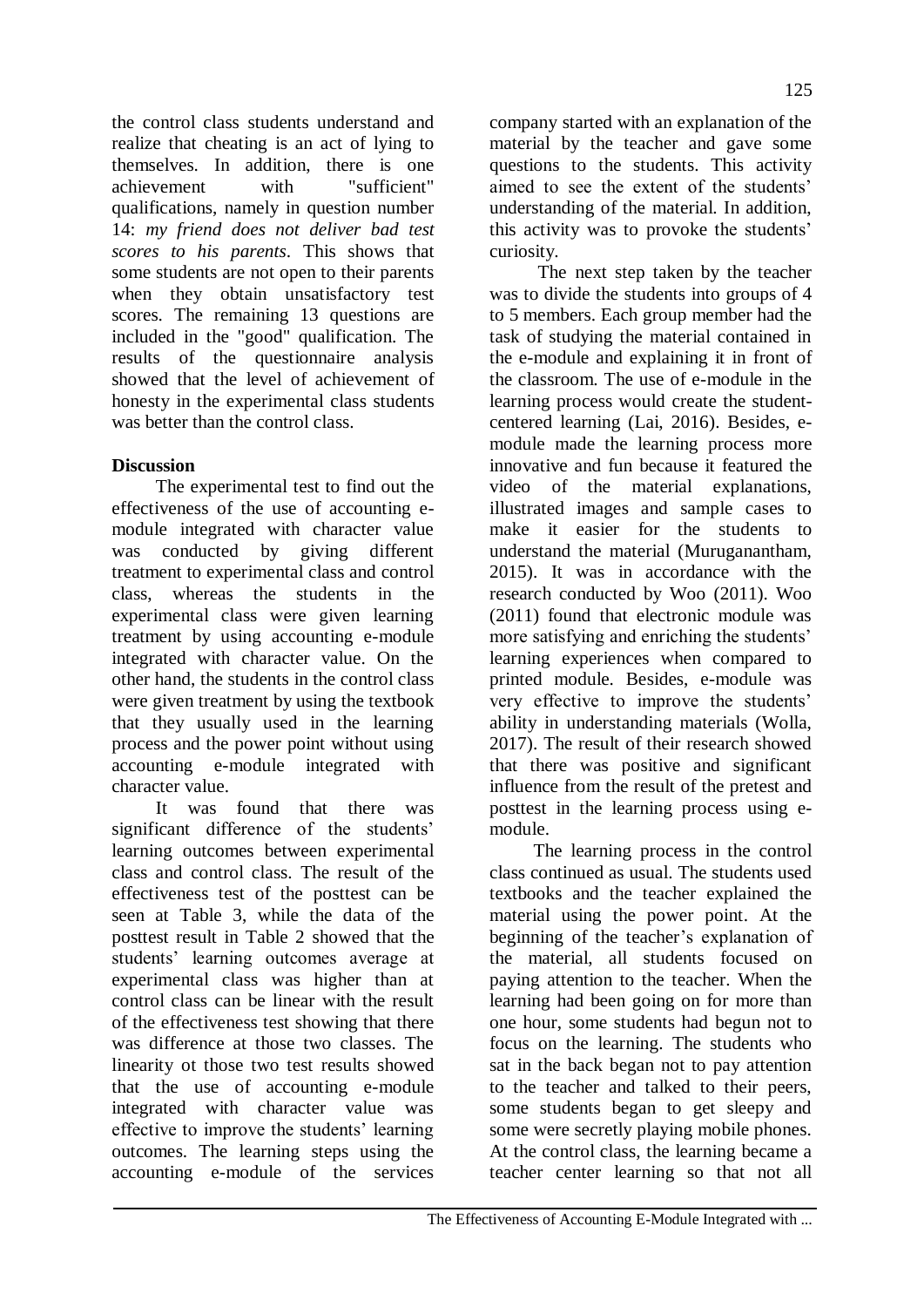students actively participated in seeking information and constructing it into an understanding. Therefore, the students' understanding of the material and learning outcomes at the control class was not as good as at the experimental class using the e-module.

Accounting e-module integrated with character values explicitly gave rise to honesty character values. This character value was in accordance with the characteristics of the accounting material which must be honest in reporting financial data. Thus, a financial report could be produced that described the financial condition of a business entity and became a tool for the company in making financial decisions. Accounting learning could be a means to develop honesty character, for example when making the company's financial report, it was forbidden to increase profits in order to obtain bank credit or attract investors to invest in the company. The company was also forbidden to reduce profits so that the taxes were paid less. Through the characteristics of the accounting material, it could be embedded honesty values in students.

Learning activities using e-module facilitated the students to be able to practice honesty in the learning activities. In the e-module, there was a video about the importance of being honest in making a financial report or being honest in everyday life. In addition, there were examples of cases related to honesty and reflection questions so that the students could write down their feelings after watching and reading stories about honesty and how they should behave in order to be honest. In the learning process, the teacher also familiarized the students to write the sources of the data on each task or report including documentation evidences which aimed to get the students used to speak by data. Activities such as watching video cases, answering reflection questions, writing sources of data and documentary

evidences on each report could foster honesty behavior in students.

At the end of the meeting, the students were given questionnaire about value of honesty characters contained in the module. The result of the questionnaire at the experimental class showed that after using accounting e-module integrated with character value, the achievement level of honesty based on honesty indicators was in the very good category. It meant that the students at experimental class has showed honest behaviors in the indicators and practiced honest behaviors in accounting learning process. Wilujeng, Setiawan, & Liliasari (2010) stated that the students' characters can be formed through the learning process. Inquiry standards, content standards, process standards, and assessment standards must be fulfilled in the learning process so that the expected learning objectives can be achieved. Emodule used in the learning process has been in accordance with and fulfilled those standards so that the expected learning objectives could be achieved. It was proven with the students' improved learning outcomes, and the achievement level of honesty character was in the very good category.

The achievement level of the students' honesty character at control class was in the good category. In the learning process, the students studied by using the textbook and power point which did not contain honesty character. The learning media did not facilitate the students to practice honesty values so that the students did not know the importance of being honest, the impacts of dishonest behavior, the advantages of being honest, and how to behave honestly. Although the achievement level of honesty character was in the good category, it could be maximized if the students were given the learning media contained character value.

Another research about the implementation of character education was conducted by Skaggs & Bodenhorn (2006). The research aimed to find out the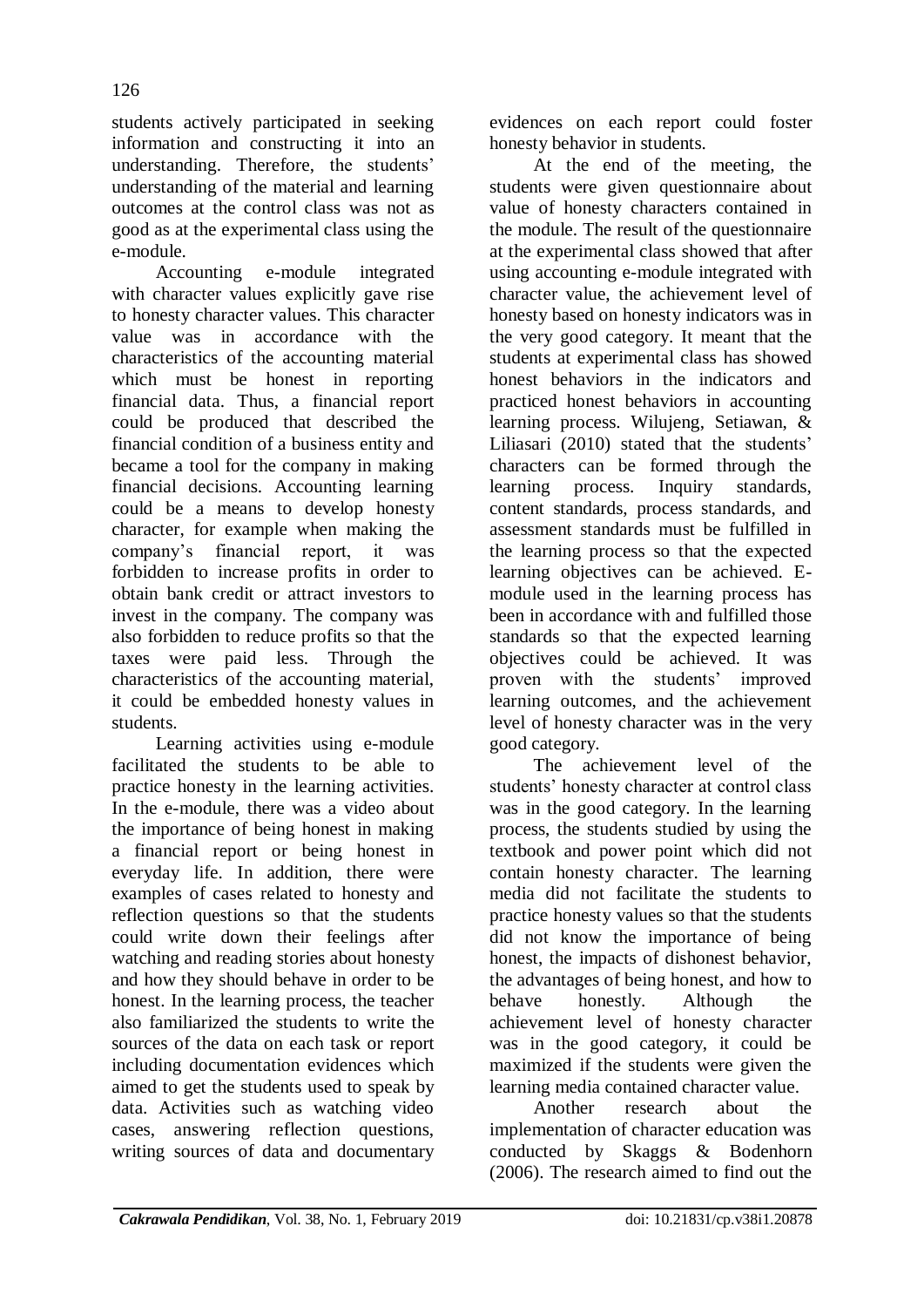relationship between the implementation of character education on students' behaviors and learning outcomes. In the result of the research, character education did not significantly influence the students' learning achievement. In the research of Harrington, [Giles,](https://journals.sagepub.com/action/doSearch?target=default&ContribAuthorStored=Giles%2C+Steven+M) & [Hoyle](https://journals.sagepub.com/action/doSearch?target=default&ContribAuthorStored=Hoyle%2C+Rick+H) (2001) about the evaluation of character education on high school students in America, it was found out that the program of character education did not significantly influence the students' behaviors. The results of those two researches showed that the effort to instill character education had to be done by teachers and environments. They had important roles to instill character education. Schools must strive to create a conducive and integrated environment between academic communities, parents, and communities so that process of character education can be carried out well and achieve the desired goals. Roles of social control and continuing evaluation are also needed to be done to keep monitoring changes of students' behaviors in a positive direction.

# **CONCLUSION**

Accounting e-module integrated with character value was effective to improve the students' learning outcomes and honesty. The result of the research showed that the significance value in the effectiveness test of experimental class and control class was  $0.014 < 0.05$ . The average score of the cognitive ability at experimental class was 81.25, while the average score of cognitive ability at control class was 75.94. The achievement of honesty aspect at experimental class was in the very good category, while the achievement of honesty aspect at control class was in the good category. It might be suggested to develop and implement such e-module that integrate character value in practice.

#### **ACKNOWLEDGEMENT**

Thanks to Vocational High School "X" at Surakarta for giving the researchers the opportunity to conduct this research.

## **REFERENCES**

- Agung, A. A. G. (2010). *Evaluasi Pendidikan.* Singaraja: Undiksha.
- Gan, B., Menkhoff, T., & Smith, R. (2015). Enhancing students' learning process through interactive digital media: New opportunities for collaborative learning. *Computers in Human Behaviour, 51*(Part B), 652- 663. doi: 10.1016/j.chb.2014.12.048.
- [Harrington,](https://journals.sagepub.com/action/doSearch?target=default&ContribAuthorStored=Harrington%2C+Nancy+G) N. G., [Giles,](https://journals.sagepub.com/action/doSearch?target=default&ContribAuthorStored=Giles%2C+Steven+M) S. M., & [Hoyle,](https://journals.sagepub.com/action/doSearch?target=default&ContribAuthorStored=Hoyle%2C+Rick+H) R. H. (2001). Evaluation of the all Stars character education and<br>problem behavior prevention problem behavior prevention program: effects on mediator and outcome variables for middle school students. *Health [Education](https://www.researchgate.net/journal/1090-1981_Health_Education_Behavior) & [Behavior](https://www.researchgate.net/journal/1090-1981_Health_Education_Behavior)*, *28*(5), 533-546. doi: 10.1177/109019810102800502.
- Kesuma, D., Trianta, C., & Premana, J. (2012). *Pendidikan karakter, kajian teori dan praktik sekolah.* Bandung: Remaja Rosdakarya.
- Kim, H. J., Pederson, S., & Baldwin, M. (2011). Improving user satisfaction via a case-enhanced e-learning environment. *Education + Training, 54*(3), 204-218. doi: [10.1108/00400911211210305.](https://doi.org/10.1108/00400911211210305)
- Lai, C. (2016). Integrating e-books into sciences teaching by preservice elementary school teachers. *Journal of Educational in Science: Environtment and Health (JESEH), 2*(1), 57-66.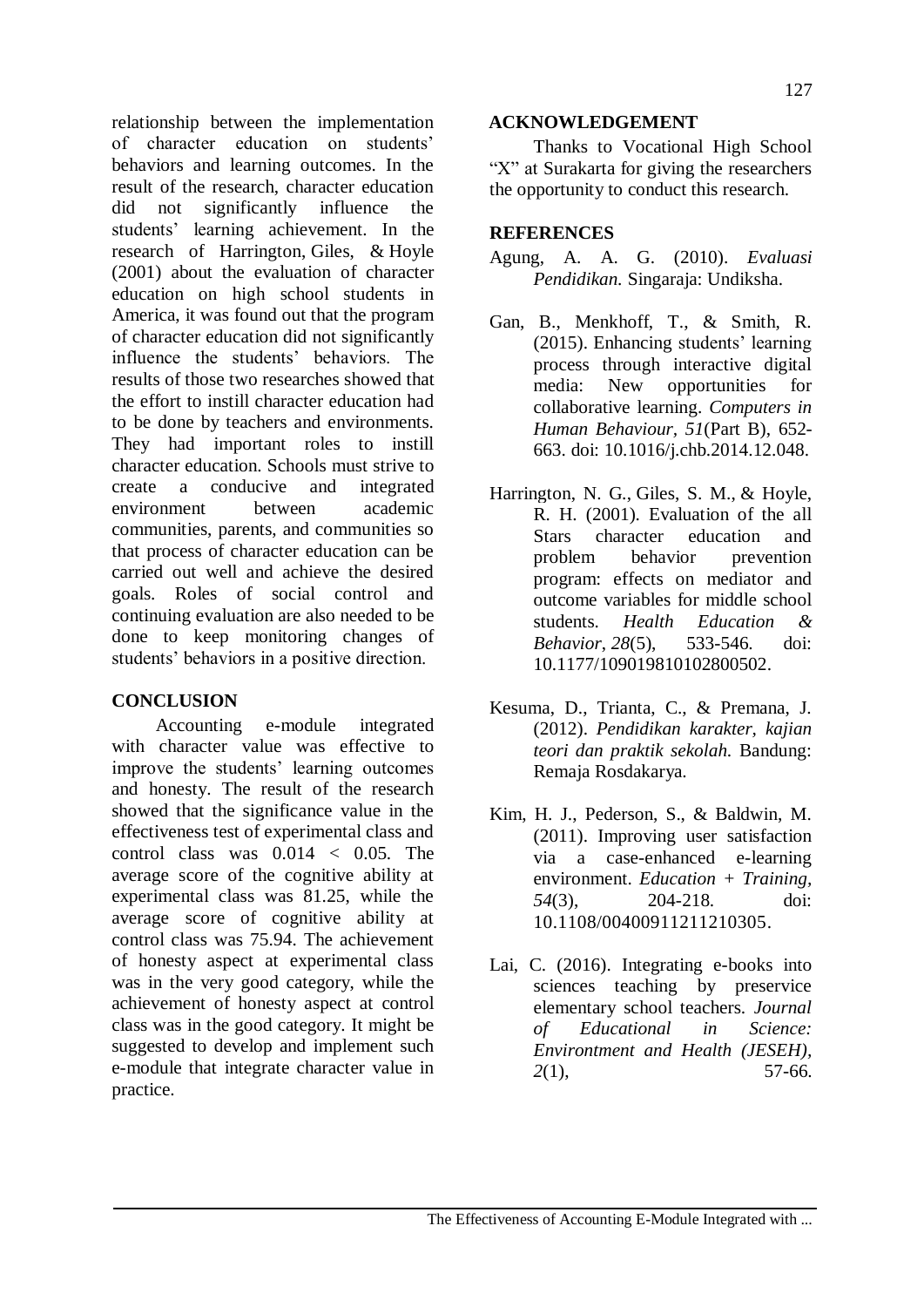- Mahendra, D. (2013). *Pengembangan Buku Digital Interaktif (BUDIN) berbasis adobe creative suite pada materi genetika di SMK.* Semarang: UNNES.
- Munadi, S. (2011). Pengembangan modul pembelajaran konstruktivistik kontekstual berbantuan komputer dalam matadiklat pemesinan. *Jurnal Pendidikan Vokasi, 1*(1), 51-67.
- Murtini, W. (2016). Implementasi model "GEPPRAK" dalam pembelajaran kewirausahaan untuk meningkatkan minat berwirausaha di sekolah menengah kejuruan. *Jurnal Pedidikan Vokasi*, *6*(3), 335-345. doi: [10.21831/jpv.v6i3.11176.](https://doi.org/10.21831/jpv.v6i3.11176)
- Muruganantham. (2015). Mengembangkan paket e-konten dengan menggunakan ADDIE model. *International Journal of Applied Research, 1*(3), 52-58.
- Nasution, S. (2006). *Berbagai pendekatan dalam proses belajar mengajar.*  Bumi aksara: Jakarta.
- Nurchali. (2010). Pengaruh media pembelajaran dengan teknologi informasi dalam pembelajaran kimia terhadap peningkatan hasil belajar mahasiswa. *Jurnal Pendidikan dan Kebudayaan, 16*(6), 648-658. doi: [10.24832%2Fjpnk.v16i6.493.](http://dx.doi.org/10.24832%2Fjpnk.v16i6.493)
- Skaggs, G., & Bodenhorn, N. (2006). Relationships between implementing character education, student behaviour, and student achievement. *Journal of Advanced Academics,*

*18*(1), 333-345. doi: [10.4219/jaa-](https://doi.org/10.4219%2Fjaa-2006-345)[2006-345.](https://doi.org/10.4219%2Fjaa-2006-345)

- Suarsana, I. M., & Mahayukti, G. A. (2013). Pengembangan *e-module* berorientasi pemecahan masalah untuk meningkatkan keterampilan berpikir kritis mahasiswa. *Jurnal Pendidikan Indonesia, 2*(2), 264- 275. doi: [10.23887/jpi](http://dx.doi.org/10.23887/jpi-undiksha.v2i2.2171)[undiksha.v2i2.2171.](http://dx.doi.org/10.23887/jpi-undiksha.v2i2.2171)
- Sugiyono. (2015). *Metode penelitian pendidikan: Pendekatan kuantitatif, kualitatif, dan R&D*. Alfabeta: Bandung.
- Widayanti, E. Y. (2009). *Keefektifan Model Susan Loucks-Horsley untuk pendidikan karakter melalui pembelajaran sains di tingkat sekolah dasar.* Yogyakarta: Universitas Negeri Yogyakarta.
- Wijaya, A. H. (2011). Kejujuran dalam pendidikan. *Jurnal Innovatio, 9*(1), 17-24.
- Wilujeng, I., Setiawan. A., & Liliasari. (2010). Kompetensi IPA terintegrasi melalui pendekatan keterampilan proses mahasiswa S-1 Pendidikan IPA. *Jurnal Cakrawala Pendidikan, 3*(3), 150-163. doi: 10.21831/cp.v3i3.363.
- Wolla, S. (2017). Evaluating the effectiveness of an online module for increasing financial literacy. *Social Studies Research and Practice*, *12*(2), 154-167. doi: [10.1108/SSRP-04-2017-0014.](https://doi.org/10.1108/SSRP-04-2017-0014)